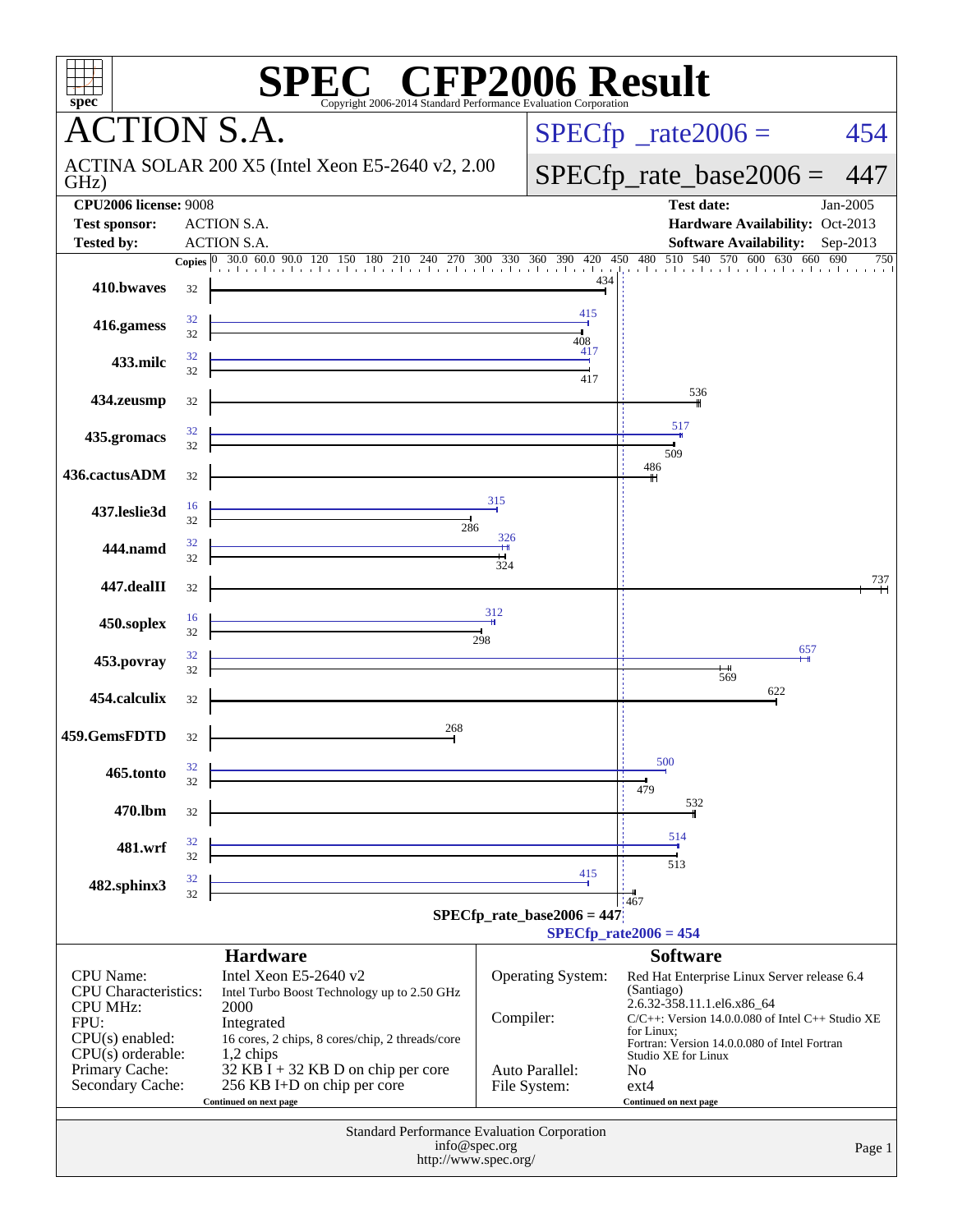

**CTION S.A.** 

ACTINA SOLAR 200 X5 (Intel Xeon E5-2640 v2, 2.00

 $SPECTp\_rate2006 = 454$ 

#### GHz) [SPECfp\\_rate\\_base2006 =](http://www.spec.org/auto/cpu2006/Docs/result-fields.html#SPECfpratebase2006) 447 **[CPU2006 license:](http://www.spec.org/auto/cpu2006/Docs/result-fields.html#CPU2006license)** 9008 **[Test date:](http://www.spec.org/auto/cpu2006/Docs/result-fields.html#Testdate)** Jan-2005 **[Test sponsor:](http://www.spec.org/auto/cpu2006/Docs/result-fields.html#Testsponsor)** ACTION S.A. **[Hardware Availability:](http://www.spec.org/auto/cpu2006/Docs/result-fields.html#HardwareAvailability)** Oct-2013 **[Tested by:](http://www.spec.org/auto/cpu2006/Docs/result-fields.html#Testedby)** ACTION S.A. **[Software Availability:](http://www.spec.org/auto/cpu2006/Docs/result-fields.html#SoftwareAvailability)** Sep-2013 [L3 Cache:](http://www.spec.org/auto/cpu2006/Docs/result-fields.html#L3Cache) 20 MB I+D on chip per chip<br>Other Cache: None [Other Cache:](http://www.spec.org/auto/cpu2006/Docs/result-fields.html#OtherCache) [Memory:](http://www.spec.org/auto/cpu2006/Docs/result-fields.html#Memory) 128 GB (16 x 8 GB 2Rx4 PC3-14900R-13, ECC, running at 1600 MHz and CL11) [Disk Subsystem:](http://www.spec.org/auto/cpu2006/Docs/result-fields.html#DiskSubsystem) 1 x 240 GB SATA II SSD<br>Other Hardware: None [Other Hardware:](http://www.spec.org/auto/cpu2006/Docs/result-fields.html#OtherHardware) [System State:](http://www.spec.org/auto/cpu2006/Docs/result-fields.html#SystemState) Run level 3 (multi-user)<br>Base Pointers: 32/64-bit [Base Pointers:](http://www.spec.org/auto/cpu2006/Docs/result-fields.html#BasePointers) 32/64-bit<br>Peak Pointers: 32/64-bit [Peak Pointers:](http://www.spec.org/auto/cpu2006/Docs/result-fields.html#PeakPointers) [Other Software:](http://www.spec.org/auto/cpu2006/Docs/result-fields.html#OtherSoftware) None

#### **[Results Table](http://www.spec.org/auto/cpu2006/Docs/result-fields.html#ResultsTable)**

|                  | <b>Base</b>    |                 |              |                |            |         | <b>Peak</b> |                      |                         |              |                |              |                |              |
|------------------|----------------|-----------------|--------------|----------------|------------|---------|-------------|----------------------|-------------------------|--------------|----------------|--------------|----------------|--------------|
| <b>Benchmark</b> | <b>Copies</b>  | <b>Seconds</b>  | Ratio        | <b>Seconds</b> | Ratio      | Seconds | Ratio       | <b>Copies</b>        | <b>Seconds</b>          | <b>Ratio</b> | <b>Seconds</b> | <b>Ratio</b> | <b>Seconds</b> | <b>Ratio</b> |
| 410.bwayes       | 32             | 1002            | 434          | 1003           | 434        | 1002    | 434         | 32                   | 1002                    | 434          | 1003           | 434          | 1002           | 434          |
| $ 416$ .gamess   | 32             | 1532            | 409          | 1537           | 408        | 1534    | 408         | 32                   | 1508                    | 415          | 1510           | 415          | 1508           | 416          |
| $433$ .milc      | 32             | 705             | 417          | 705            | 417        | 705     | 417         | 32                   | $\overline{205}$        | 417          | 705            | 417          | 705            | 417          |
| 434.zeusmp       | 32             | 541             | 538          | 543            | 536        | 544     | 535         | 32                   | 541                     | 538          | 543            | 536          | 544            | 535          |
| 435.gromacs      | 32             | 448             | 510          | 449            | 509        | 449     | 508         | 32                   | 440                     | 519          | 442            | 517          | 443            | 516          |
| 436.cactusADM    | 32             | 787             | 486          | 780            | 490        | 789     | 484         | 32                   | 787                     | 486          | 780            | 490          | 789            | 484          |
| 437.leslie3d     | 32             | 1053            | 286          | 1050           | 287        | 1054    | 285         | 16                   | 478                     | 315          | 478            | 314          | 477            | 315          |
| 444.namd         | 32             | 790             | 325          | 793            | 324        | 809     | 317         | 32                   | 783                     | 328          | 787            | 326          | 800            | 321          |
| $447$ .dealII    | 32             | 492             | 744          | 497            | 737        | 512     | 714I        | 32                   | 492                     | 744          | 497            | <u>737</u>   | 512            | 714          |
| $450$ .soplex    | 32             | 898             | 297          | 895            | 298        | 894     | 298         | 16                   | 427                     | 312          | 428            | 312          | 431            | 309          |
| $453$ .povray    | 32             | 304             | 560          | 299            | 569        | 298     | 572         | 32                   | 259                     | 658          | 263            | 648          | 259            | 657          |
| 454.calculix     | 32             | 425             | 621          | 424            | 623        | 424     | 622         | 32                   | 425                     | 621          | 424            | 623          | 424            | 622          |
| 459.GemsFDTD     | 32             | 1268            | 268          | 1267           | <b>268</b> | 1266    | 268         | 32                   | 1268                    | 268          | 1267           | 268          | 1266           | 268          |
| $465$ .tonto     | 32             | 657             | 479          | 658            | 479        | 658     | 478         | 32                   | 630                     | 500          | 629            | 500          | 629            | 501          |
| 470.1bm          | 32             | 825             | 533          | 830            | 530        | 826     | 532         | 32                   | 825                     | 533          | 830            | 530          | 826            | 532          |
| 481.wrf          | 32             | 697             | 513          | 698            | 512        | 697     | 513         | 32                   | 695                     | 515          | 696            | 513          | 696            | 514          |
| 482.sphinx3      | 32             | 1337            | 467          | 1337           | 467        | 1343    | 464         | 32                   | 1504                    | 415          | 1499           | 416          | 1501           | 415          |
| r.               | $\mathbf{1}$ . | $\cdot$ $\cdot$ | $\mathbf{I}$ | 1.1.1.1        |            |         | $T = 1.1$   | 1.11<br>$\mathbf{1}$ | $\bullet$ and $\bullet$ |              |                |              |                |              |

Results appear in the [order in which they were run.](http://www.spec.org/auto/cpu2006/Docs/result-fields.html#RunOrder) Bold underlined text [indicates a median measurement.](http://www.spec.org/auto/cpu2006/Docs/result-fields.html#Median)

#### **[Submit Notes](http://www.spec.org/auto/cpu2006/Docs/result-fields.html#SubmitNotes)**

 The numactl mechanism was used to bind copies to processors. The config file option 'submit' was used to generate numactl commands to bind each copy to a specific processor. For details, please see the config file.

#### **[Operating System Notes](http://www.spec.org/auto/cpu2006/Docs/result-fields.html#OperatingSystemNotes)**

Stack size set to unlimited using "ulimit -s unlimited"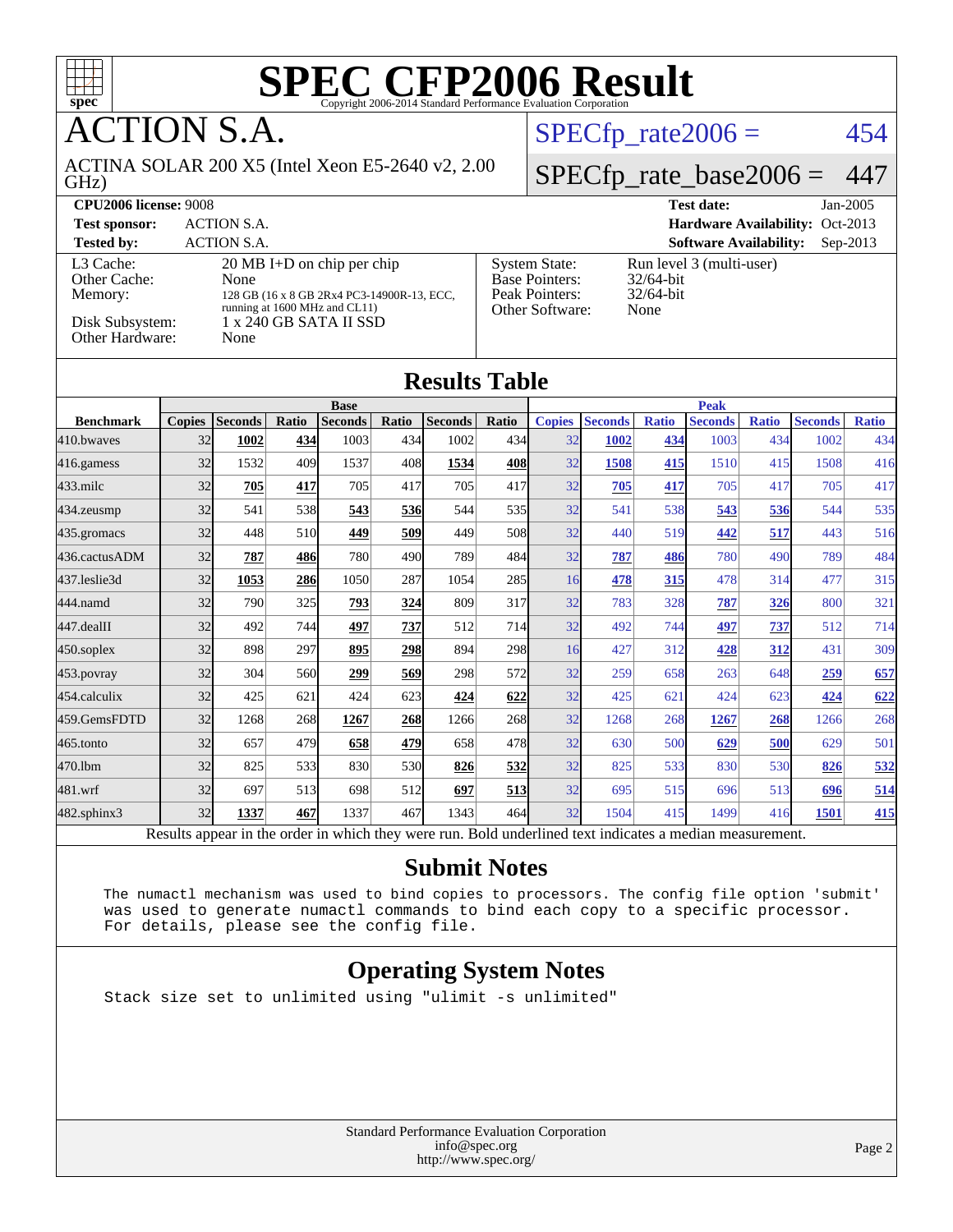

**CTION S.A.** 

GHz) ACTINA SOLAR 200 X5 (Intel Xeon E5-2640 v2, 2.00  $SPECTp\_rate2006 = 454$ 

[SPECfp\\_rate\\_base2006 =](http://www.spec.org/auto/cpu2006/Docs/result-fields.html#SPECfpratebase2006) 447

**[CPU2006 license:](http://www.spec.org/auto/cpu2006/Docs/result-fields.html#CPU2006license)** 9008 **[Test date:](http://www.spec.org/auto/cpu2006/Docs/result-fields.html#Testdate)** Jan-2005 **[Test sponsor:](http://www.spec.org/auto/cpu2006/Docs/result-fields.html#Testsponsor)** ACTION S.A. **[Hardware Availability:](http://www.spec.org/auto/cpu2006/Docs/result-fields.html#HardwareAvailability)** Oct-2013 **[Tested by:](http://www.spec.org/auto/cpu2006/Docs/result-fields.html#Testedby)** ACTION S.A. **[Software Availability:](http://www.spec.org/auto/cpu2006/Docs/result-fields.html#SoftwareAvailability)** Sep-2013

#### **[Platform Notes](http://www.spec.org/auto/cpu2006/Docs/result-fields.html#PlatformNotes)**

Standard Performance Evaluation Corporation [info@spec.org](mailto:info@spec.org) Bios Settings: System Acoustic and Performance Configuration = Performance Select Memory RAS Configuration = Maximum Performance Intel(R) Turbo Boost Technology = Enabled Processor C3 = Disabled Processor C6 = Disabled Sysinfo program /cpu2006.1.2/config/sysinfo.rev6818 \$Rev: 6818 \$ \$Date:: 2012-07-17 #\$ e86d102572650a6e4d596a3cee98f191 running on localhost.localdomain Tue Jan 4 19:20:32 2005 This section contains SUT (System Under Test) info as seen by some common utilities. To remove or add to this section, see: <http://www.spec.org/cpu2006/Docs/config.html#sysinfo> From /proc/cpuinfo model name : Intel(R) Xeon(R) CPU E5-2640 v2 @ 2.00GHz 2 "physical id"s (chips) 32 "processors" cores, siblings (Caution: counting these is hw and system dependent. The following excerpts from /proc/cpuinfo might not be reliable. Use with caution.) cpu cores : 8 siblings : 16 physical 0: cores 0 1 2 3 4 5 6 7 physical 1: cores 0 1 2 3 4 5 6 7 cache size : 20480 KB From /proc/meminfo MemTotal: 132053000 kB HugePages\_Total: 0<br>Hugepagesize: 2048 kB Hugepagesize: /usr/bin/lsb\_release -d Red Hat Enterprise Linux Server release 6.4 (Santiago) From /etc/\*release\* /etc/\*version\* redhat-release: Red Hat Enterprise Linux Server release 6.4 (Santiago) system-release: Red Hat Enterprise Linux Server release 6.4 (Santiago) system-release-cpe: cpe:/o:redhat:enterprise\_linux:6server:ga:server uname -a: Linux localhost.localdomain 2.6.32-358.11.1.el6.x86\_64 #1 SMP Tue Nov 19 17:43:04 CET 2013 x86\_64 x86\_64 x86\_64 GNU/Linux run-level 3 Jan 1 03:35 SPEC is set to: /cpu2006.1.2<br>Filesystem Type Size Used Avail Use% Mounted on /dev/sda1 ext4 193G 78G 105G 43% / Continued on next page

<http://www.spec.org/>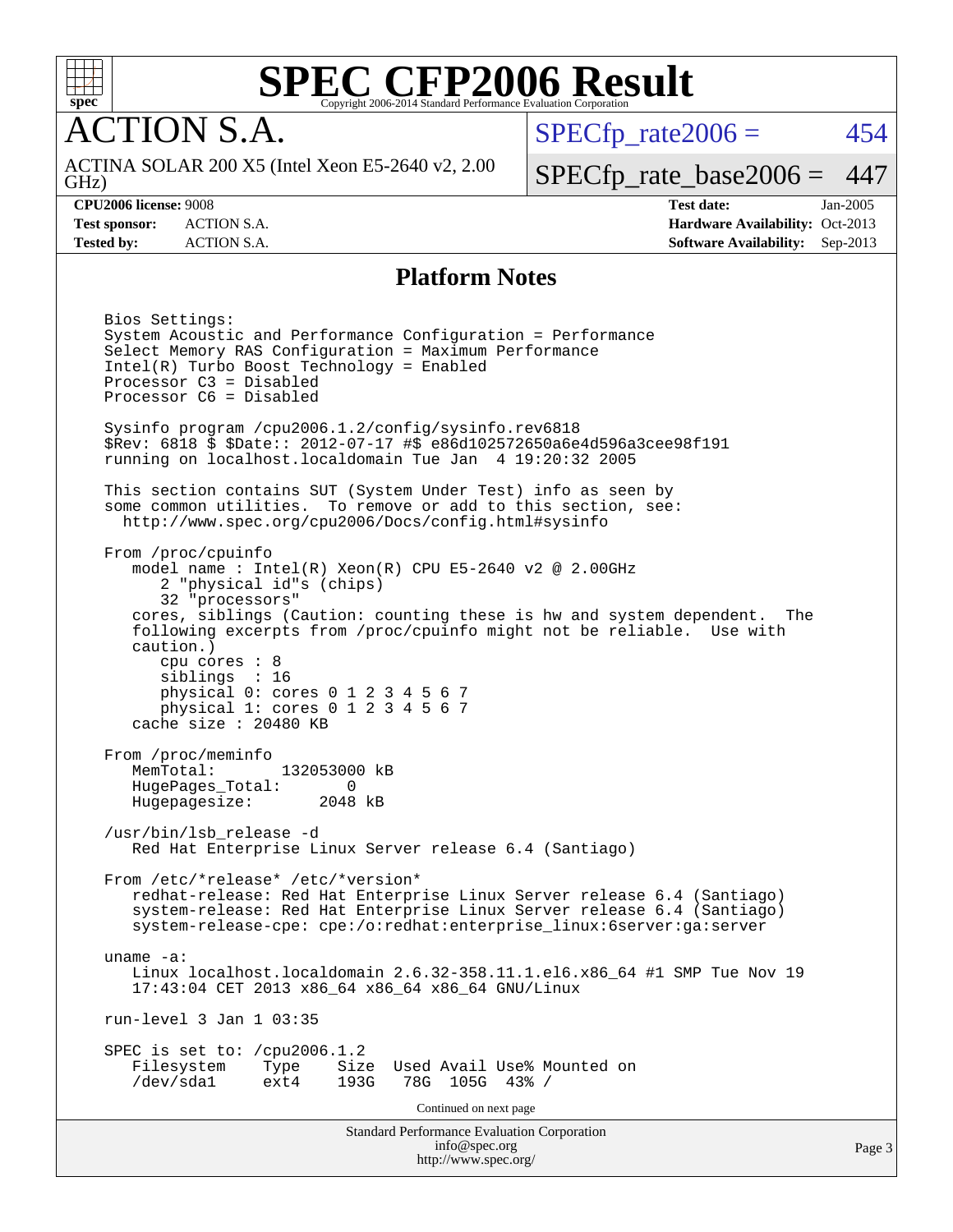

**CTION S.A.** 

GHz) ACTINA SOLAR 200 X5 (Intel Xeon E5-2640 v2, 2.00  $SPECTp\_rate2006 = 454$ 

[SPECfp\\_rate\\_base2006 =](http://www.spec.org/auto/cpu2006/Docs/result-fields.html#SPECfpratebase2006) 447

**[CPU2006 license:](http://www.spec.org/auto/cpu2006/Docs/result-fields.html#CPU2006license)** 9008 **[Test date:](http://www.spec.org/auto/cpu2006/Docs/result-fields.html#Testdate)** Jan-2005 **[Test sponsor:](http://www.spec.org/auto/cpu2006/Docs/result-fields.html#Testsponsor)** ACTION S.A. **[Hardware Availability:](http://www.spec.org/auto/cpu2006/Docs/result-fields.html#HardwareAvailability)** Oct-2013 **[Tested by:](http://www.spec.org/auto/cpu2006/Docs/result-fields.html#Testedby)** ACTION S.A. **[Software Availability:](http://www.spec.org/auto/cpu2006/Docs/result-fields.html#SoftwareAvailability)** Sep-2013

#### **[Platform Notes \(Continued\)](http://www.spec.org/auto/cpu2006/Docs/result-fields.html#PlatformNotes)**

 Additional information from dmidecode: BIOS Intel Corp. SE5C600.86B.02.03.0003.041920141333 04/19/2014 Memory: 16x 8 GB 16x Hynix HMT31GR7EFR4C-RD 8 GB 1867 MHz 2 rank

 (End of data from sysinfo program) dmidecode does not properly detect memory modules 16 modules of 8 GB were used to run the test (128 GB total) memory modules operate at speed 1600 MHz while dmidecode shows 1867 MHz

#### **[General Notes](http://www.spec.org/auto/cpu2006/Docs/result-fields.html#GeneralNotes)**

Environment variables set by runspec before the start of the run: LD\_LIBRARY\_PATH = "/cpu2006.1.2/libs/32:/cpu2006.1.2/libs/64:/cpu2006.1.2/sh"

 Transparent Huge Pages enabled with: echo always > /sys/kernel/mm/redhat\_transparent\_hugepage/enabled Filesystem page cache cleared with: echo 1> /proc/sys/vm/drop\_caches runspec command invoked through numactl i.e.: numactl --interleave=all runspec <etc> Binaries compiled on a system with 2x Xeon E5-2650 v2 chips + 256 GB memory using RedHat EL 6.4

#### **[Base Compiler Invocation](http://www.spec.org/auto/cpu2006/Docs/result-fields.html#BaseCompilerInvocation)**

[C benchmarks](http://www.spec.org/auto/cpu2006/Docs/result-fields.html#Cbenchmarks):  $-m64$ 

[C++ benchmarks:](http://www.spec.org/auto/cpu2006/Docs/result-fields.html#CXXbenchmarks) [icpc -m64](http://www.spec.org/cpu2006/results/res2014q3/cpu2006-20140811-30897.flags.html#user_CXXbase_intel_icpc_64bit_bedb90c1146cab66620883ef4f41a67e)

[Fortran benchmarks](http://www.spec.org/auto/cpu2006/Docs/result-fields.html#Fortranbenchmarks): [ifort -m64](http://www.spec.org/cpu2006/results/res2014q3/cpu2006-20140811-30897.flags.html#user_FCbase_intel_ifort_64bit_ee9d0fb25645d0210d97eb0527dcc06e)

[Benchmarks using both Fortran and C](http://www.spec.org/auto/cpu2006/Docs/result-fields.html#BenchmarksusingbothFortranandC): [icc -m64](http://www.spec.org/cpu2006/results/res2014q3/cpu2006-20140811-30897.flags.html#user_CC_FCbase_intel_icc_64bit_0b7121f5ab7cfabee23d88897260401c) [ifort -m64](http://www.spec.org/cpu2006/results/res2014q3/cpu2006-20140811-30897.flags.html#user_CC_FCbase_intel_ifort_64bit_ee9d0fb25645d0210d97eb0527dcc06e)

### **[Base Portability Flags](http://www.spec.org/auto/cpu2006/Docs/result-fields.html#BasePortabilityFlags)**

 410.bwaves: [-DSPEC\\_CPU\\_LP64](http://www.spec.org/cpu2006/results/res2014q3/cpu2006-20140811-30897.flags.html#suite_basePORTABILITY410_bwaves_DSPEC_CPU_LP64) 416.gamess: [-DSPEC\\_CPU\\_LP64](http://www.spec.org/cpu2006/results/res2014q3/cpu2006-20140811-30897.flags.html#suite_basePORTABILITY416_gamess_DSPEC_CPU_LP64) 433.milc: [-DSPEC\\_CPU\\_LP64](http://www.spec.org/cpu2006/results/res2014q3/cpu2006-20140811-30897.flags.html#suite_basePORTABILITY433_milc_DSPEC_CPU_LP64) 434.zeusmp: [-DSPEC\\_CPU\\_LP64](http://www.spec.org/cpu2006/results/res2014q3/cpu2006-20140811-30897.flags.html#suite_basePORTABILITY434_zeusmp_DSPEC_CPU_LP64) 435.gromacs: [-DSPEC\\_CPU\\_LP64](http://www.spec.org/cpu2006/results/res2014q3/cpu2006-20140811-30897.flags.html#suite_basePORTABILITY435_gromacs_DSPEC_CPU_LP64) [-nofor\\_main](http://www.spec.org/cpu2006/results/res2014q3/cpu2006-20140811-30897.flags.html#user_baseLDPORTABILITY435_gromacs_f-nofor_main)

Continued on next page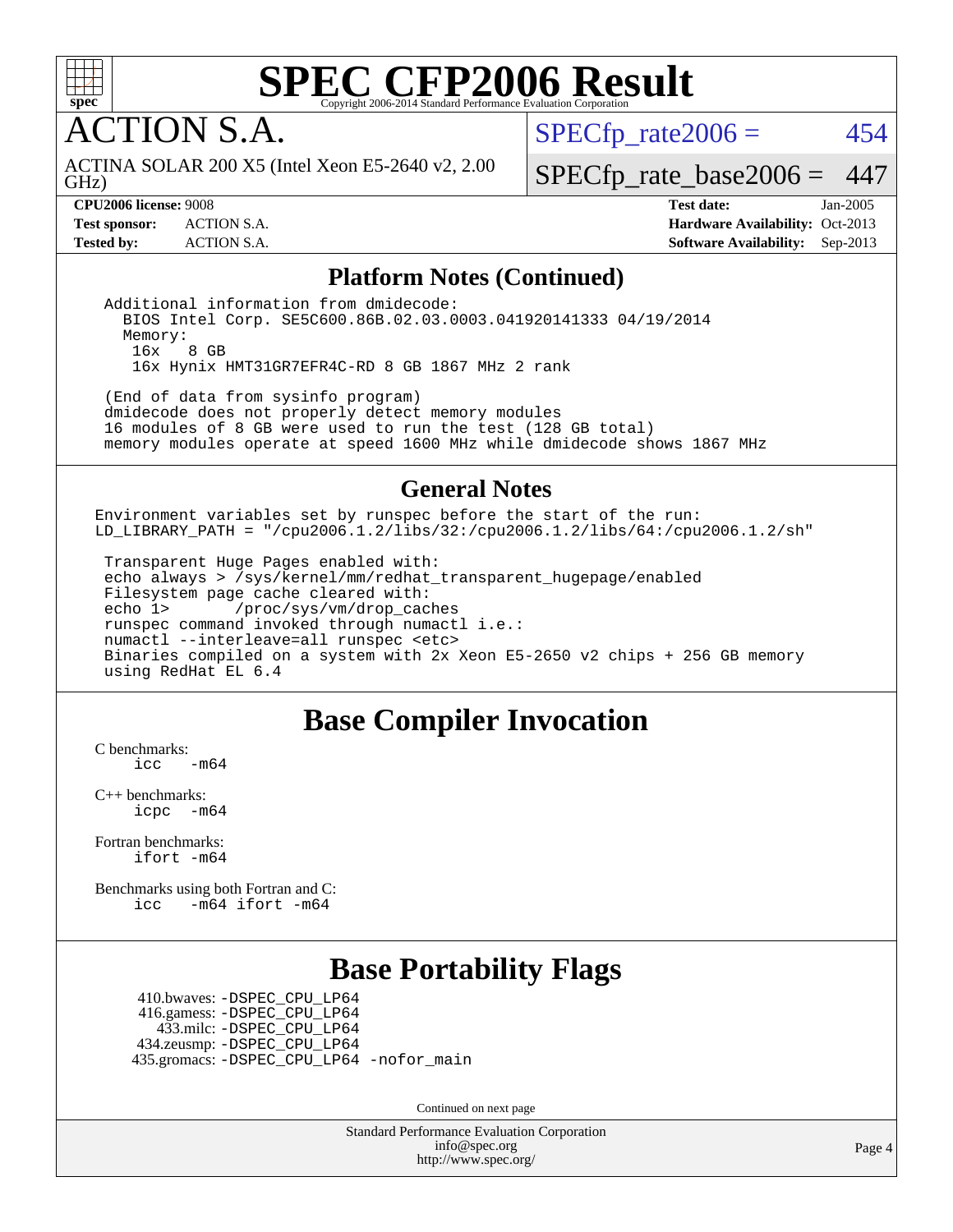

**TION S.A.** 

GHz) ACTINA SOLAR 200 X5 (Intel Xeon E5-2640 v2, 2.00  $SPECTp\_rate2006 = 454$ 

[SPECfp\\_rate\\_base2006 =](http://www.spec.org/auto/cpu2006/Docs/result-fields.html#SPECfpratebase2006) 447

| <b>Test sponsor:</b> | <b>ACTION S.A.</b> |
|----------------------|--------------------|
| Tested bv:           | ACTION S.A.        |

**[CPU2006 license:](http://www.spec.org/auto/cpu2006/Docs/result-fields.html#CPU2006license)** 9008 **[Test date:](http://www.spec.org/auto/cpu2006/Docs/result-fields.html#Testdate)** Jan-2005 **[Hardware Availability:](http://www.spec.org/auto/cpu2006/Docs/result-fields.html#HardwareAvailability)** Oct-2013 **[Software Availability:](http://www.spec.org/auto/cpu2006/Docs/result-fields.html#SoftwareAvailability)** Sep-2013

## **[Base Portability Flags \(Continued\)](http://www.spec.org/auto/cpu2006/Docs/result-fields.html#BasePortabilityFlags)**

| 436.cactusADM: -DSPEC_CPU_LP64 -nofor main  |                                                                |
|---------------------------------------------|----------------------------------------------------------------|
| 437.leslie3d: -DSPEC_CPU_LP64               |                                                                |
| 444.namd: - DSPEC CPU LP64                  |                                                                |
| 447.dealII: -DSPEC CPU LP64                 |                                                                |
| 450.soplex: -DSPEC_CPU_LP64                 |                                                                |
| 453.povray: -DSPEC_CPU_LP64                 |                                                                |
| 454.calculix: - DSPEC CPU LP64 - nofor main |                                                                |
| 459. GemsFDTD: - DSPEC CPU LP64             |                                                                |
| 465.tonto: -DSPEC CPU LP64                  |                                                                |
| 470.1bm: - DSPEC CPU LP64                   |                                                                |
|                                             | 481.wrf: -DSPEC CPU_LP64 -DSPEC_CPU_CASE_FLAG -DSPEC_CPU_LINUX |
| 482.sphinx3: -DSPEC CPU LP64                |                                                                |

## **[Base Optimization Flags](http://www.spec.org/auto/cpu2006/Docs/result-fields.html#BaseOptimizationFlags)**

[C benchmarks](http://www.spec.org/auto/cpu2006/Docs/result-fields.html#Cbenchmarks):

```
-xAVX -ipo -O3 -no-prec-div -opt-prefetch -auto-p32 -ansi-alias
-opt-mem-layout-trans=3
```
[C++ benchmarks:](http://www.spec.org/auto/cpu2006/Docs/result-fields.html#CXXbenchmarks)

```
-xAVX -ipo -O3 -no-prec-div -opt-prefetch -auto-p32 -ansi-alias
-opt-mem-layout-trans=3
```
[Fortran benchmarks](http://www.spec.org/auto/cpu2006/Docs/result-fields.html#Fortranbenchmarks): [-xAVX](http://www.spec.org/cpu2006/results/res2014q3/cpu2006-20140811-30897.flags.html#user_FCbase_f-xAVX) [-ipo](http://www.spec.org/cpu2006/results/res2014q3/cpu2006-20140811-30897.flags.html#user_FCbase_f-ipo) [-O3](http://www.spec.org/cpu2006/results/res2014q3/cpu2006-20140811-30897.flags.html#user_FCbase_f-O3) [-no-prec-div](http://www.spec.org/cpu2006/results/res2014q3/cpu2006-20140811-30897.flags.html#user_FCbase_f-no-prec-div) [-opt-prefetch](http://www.spec.org/cpu2006/results/res2014q3/cpu2006-20140811-30897.flags.html#user_FCbase_f-opt-prefetch)

[Benchmarks using both Fortran and C](http://www.spec.org/auto/cpu2006/Docs/result-fields.html#BenchmarksusingbothFortranandC): [-xAVX](http://www.spec.org/cpu2006/results/res2014q3/cpu2006-20140811-30897.flags.html#user_CC_FCbase_f-xAVX) [-ipo](http://www.spec.org/cpu2006/results/res2014q3/cpu2006-20140811-30897.flags.html#user_CC_FCbase_f-ipo) [-O3](http://www.spec.org/cpu2006/results/res2014q3/cpu2006-20140811-30897.flags.html#user_CC_FCbase_f-O3) [-no-prec-div](http://www.spec.org/cpu2006/results/res2014q3/cpu2006-20140811-30897.flags.html#user_CC_FCbase_f-no-prec-div) [-opt-prefetch](http://www.spec.org/cpu2006/results/res2014q3/cpu2006-20140811-30897.flags.html#user_CC_FCbase_f-opt-prefetch) [-auto-p32](http://www.spec.org/cpu2006/results/res2014q3/cpu2006-20140811-30897.flags.html#user_CC_FCbase_f-auto-p32) [-ansi-alias](http://www.spec.org/cpu2006/results/res2014q3/cpu2006-20140811-30897.flags.html#user_CC_FCbase_f-ansi-alias) [-opt-mem-layout-trans=3](http://www.spec.org/cpu2006/results/res2014q3/cpu2006-20140811-30897.flags.html#user_CC_FCbase_f-opt-mem-layout-trans_a7b82ad4bd7abf52556d4961a2ae94d5)

## **[Peak Compiler Invocation](http://www.spec.org/auto/cpu2006/Docs/result-fields.html#PeakCompilerInvocation)**

[C benchmarks \(except as noted below\)](http://www.spec.org/auto/cpu2006/Docs/result-fields.html#Cbenchmarksexceptasnotedbelow): icc  $-m64$ 

482.sphinx3: [icc -m32](http://www.spec.org/cpu2006/results/res2014q3/cpu2006-20140811-30897.flags.html#user_peakCCLD482_sphinx3_intel_icc_a6a621f8d50482236b970c6ac5f55f93)

[C++ benchmarks \(except as noted below\):](http://www.spec.org/auto/cpu2006/Docs/result-fields.html#CXXbenchmarksexceptasnotedbelow) [icpc -m64](http://www.spec.org/cpu2006/results/res2014q3/cpu2006-20140811-30897.flags.html#user_CXXpeak_intel_icpc_64bit_bedb90c1146cab66620883ef4f41a67e)

450.soplex: [icpc -m32](http://www.spec.org/cpu2006/results/res2014q3/cpu2006-20140811-30897.flags.html#user_peakCXXLD450_soplex_intel_icpc_4e5a5ef1a53fd332b3c49e69c3330699)

[Fortran benchmarks](http://www.spec.org/auto/cpu2006/Docs/result-fields.html#Fortranbenchmarks): [ifort -m64](http://www.spec.org/cpu2006/results/res2014q3/cpu2006-20140811-30897.flags.html#user_FCpeak_intel_ifort_64bit_ee9d0fb25645d0210d97eb0527dcc06e)

Continued on next page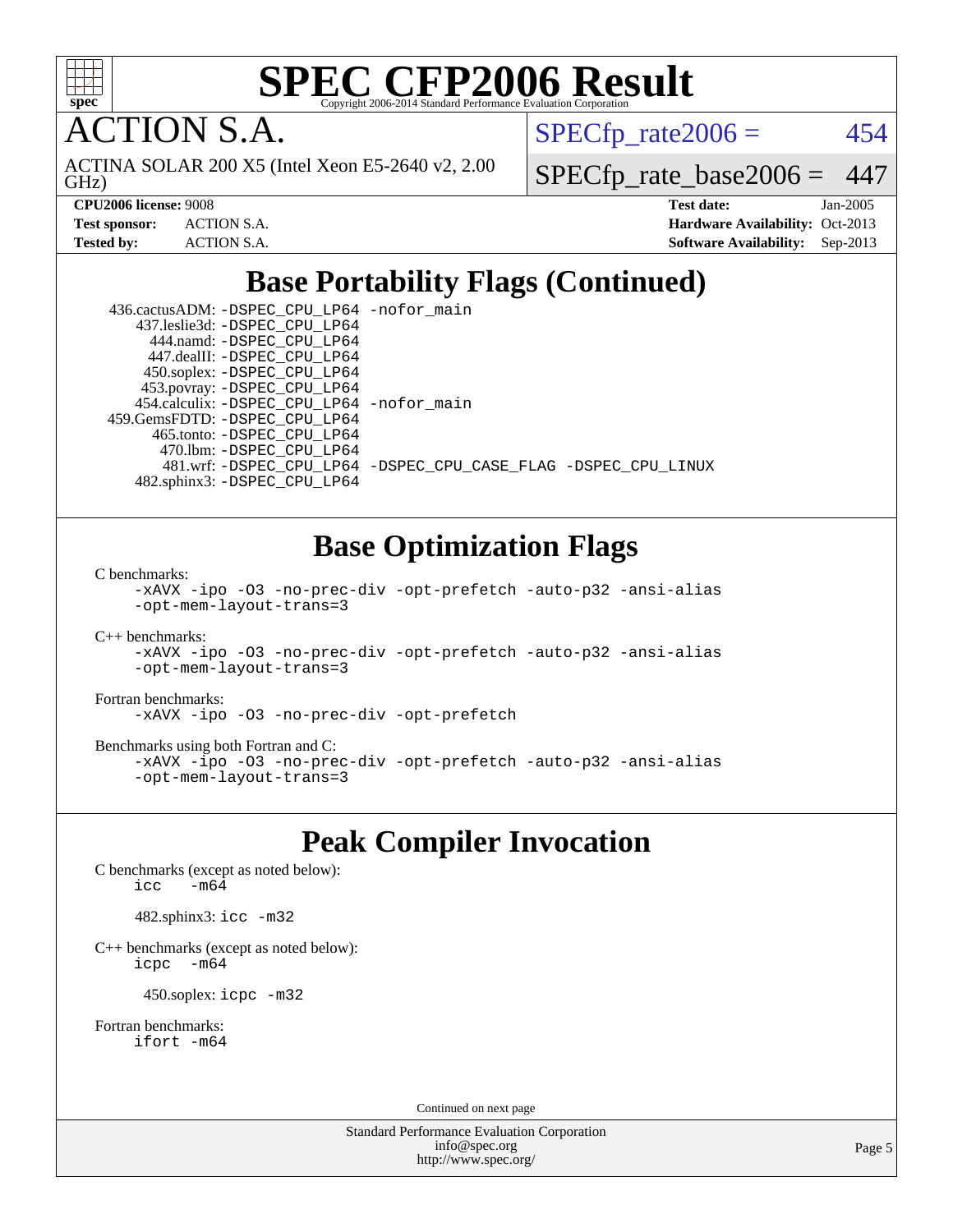

**TION S.A.** 

GHz) ACTINA SOLAR 200 X5 (Intel Xeon E5-2640 v2, 2.00  $SPECTp\_rate2006 = 454$ 

[SPECfp\\_rate\\_base2006 =](http://www.spec.org/auto/cpu2006/Docs/result-fields.html#SPECfpratebase2006) 447 **[CPU2006 license:](http://www.spec.org/auto/cpu2006/Docs/result-fields.html#CPU2006license)** 9008 **[Test date:](http://www.spec.org/auto/cpu2006/Docs/result-fields.html#Testdate)** Jan-2005 **[Test sponsor:](http://www.spec.org/auto/cpu2006/Docs/result-fields.html#Testsponsor)** ACTION S.A. **[Hardware Availability:](http://www.spec.org/auto/cpu2006/Docs/result-fields.html#HardwareAvailability)** Oct-2013

## **[Tested by:](http://www.spec.org/auto/cpu2006/Docs/result-fields.html#Testedby)** ACTION S.A. **[Software Availability:](http://www.spec.org/auto/cpu2006/Docs/result-fields.html#SoftwareAvailability)** Sep-2013

## **[Peak Compiler Invocation \(Continued\)](http://www.spec.org/auto/cpu2006/Docs/result-fields.html#PeakCompilerInvocation)**

[Benchmarks using both Fortran and C](http://www.spec.org/auto/cpu2006/Docs/result-fields.html#BenchmarksusingbothFortranandC): [icc -m64](http://www.spec.org/cpu2006/results/res2014q3/cpu2006-20140811-30897.flags.html#user_CC_FCpeak_intel_icc_64bit_0b7121f5ab7cfabee23d88897260401c) [ifort -m64](http://www.spec.org/cpu2006/results/res2014q3/cpu2006-20140811-30897.flags.html#user_CC_FCpeak_intel_ifort_64bit_ee9d0fb25645d0210d97eb0527dcc06e)

## **[Peak Portability Flags](http://www.spec.org/auto/cpu2006/Docs/result-fields.html#PeakPortabilityFlags)**

| 410.bwaves: -DSPEC CPU LP64                |                                                                |
|--------------------------------------------|----------------------------------------------------------------|
| 416.gamess: -DSPEC_CPU_LP64                |                                                                |
| 433.milc: -DSPEC CPU LP64                  |                                                                |
| 434.zeusmp: -DSPEC_CPU_LP64                |                                                                |
| 435.gromacs: -DSPEC_CPU_LP64 -nofor_main   |                                                                |
| 436.cactusADM: -DSPEC CPU LP64 -nofor main |                                                                |
| 437.leslie3d: -DSPEC CPU LP64              |                                                                |
| 444.namd: -DSPEC CPU LP64                  |                                                                |
| 447.dealII: -DSPEC CPU LP64                |                                                                |
| 453.povray: -DSPEC_CPU_LP64                |                                                                |
| 454.calculix: -DSPEC CPU LP64 -nofor main  |                                                                |
| 459.GemsFDTD: -DSPEC CPU LP64              |                                                                |
| 465.tonto: -DSPEC CPU LP64                 |                                                                |
| 470.1bm: - DSPEC_CPU_LP64                  |                                                                |
|                                            | 481.wrf: -DSPEC_CPU_LP64 -DSPEC_CPU_CASE_FLAG -DSPEC_CPU_LINUX |

## **[Peak Optimization Flags](http://www.spec.org/auto/cpu2006/Docs/result-fields.html#PeakOptimizationFlags)**

```
C benchmarks:
```

```
 433.milc: -xAVX(pass 2) -prof-gen(pass 1) -ipo(pass 2) -O3(pass 2)
               -no-prec-div(pass 2) -opt-mem-layout-trans=3(pass 2)
               -prof-use(pass 2) -auto-ilp32
        470.lbm: basepeak = yes
     482.sphinx3: -xAVX -ipo -O3 -no-prec-div -opt-mem-layout-trans=3
               -unroll2
C++ benchmarks:
```
 444.namd: [-xAVX](http://www.spec.org/cpu2006/results/res2014q3/cpu2006-20140811-30897.flags.html#user_peakPASS2_CXXFLAGSPASS2_LDFLAGS444_namd_f-xAVX)(pass 2) [-prof-gen](http://www.spec.org/cpu2006/results/res2014q3/cpu2006-20140811-30897.flags.html#user_peakPASS1_CXXFLAGSPASS1_LDFLAGS444_namd_prof_gen_e43856698f6ca7b7e442dfd80e94a8fc)(pass 1) [-ipo](http://www.spec.org/cpu2006/results/res2014q3/cpu2006-20140811-30897.flags.html#user_peakPASS2_CXXFLAGSPASS2_LDFLAGS444_namd_f-ipo)(pass 2) [-O3](http://www.spec.org/cpu2006/results/res2014q3/cpu2006-20140811-30897.flags.html#user_peakPASS2_CXXFLAGSPASS2_LDFLAGS444_namd_f-O3)(pass 2) [-no-prec-div](http://www.spec.org/cpu2006/results/res2014q3/cpu2006-20140811-30897.flags.html#user_peakPASS2_CXXFLAGSPASS2_LDFLAGS444_namd_f-no-prec-div)(pass 2) [-opt-mem-layout-trans=3](http://www.spec.org/cpu2006/results/res2014q3/cpu2006-20140811-30897.flags.html#user_peakPASS2_CXXFLAGS444_namd_f-opt-mem-layout-trans_a7b82ad4bd7abf52556d4961a2ae94d5)(pass 2) [-prof-use](http://www.spec.org/cpu2006/results/res2014q3/cpu2006-20140811-30897.flags.html#user_peakPASS2_CXXFLAGSPASS2_LDFLAGS444_namd_prof_use_bccf7792157ff70d64e32fe3e1250b55)(pass 2) [-fno-alias](http://www.spec.org/cpu2006/results/res2014q3/cpu2006-20140811-30897.flags.html#user_peakCXXOPTIMIZE444_namd_f-no-alias_694e77f6c5a51e658e82ccff53a9e63a) [-auto-ilp32](http://www.spec.org/cpu2006/results/res2014q3/cpu2006-20140811-30897.flags.html#user_peakCXXOPTIMIZE444_namd_f-auto-ilp32)

447.dealII: basepeak = yes

```
 450.soplex: -xAVX(pass 2) -prof-gen(pass 1) -ipo(pass 2) -O3(pass 2)
         -no-prec-div(pass 2) -opt-mem-layout-trans=3(pass 2)
         -prof-use(pass 2) -opt-malloc-options=3
```
Continued on next page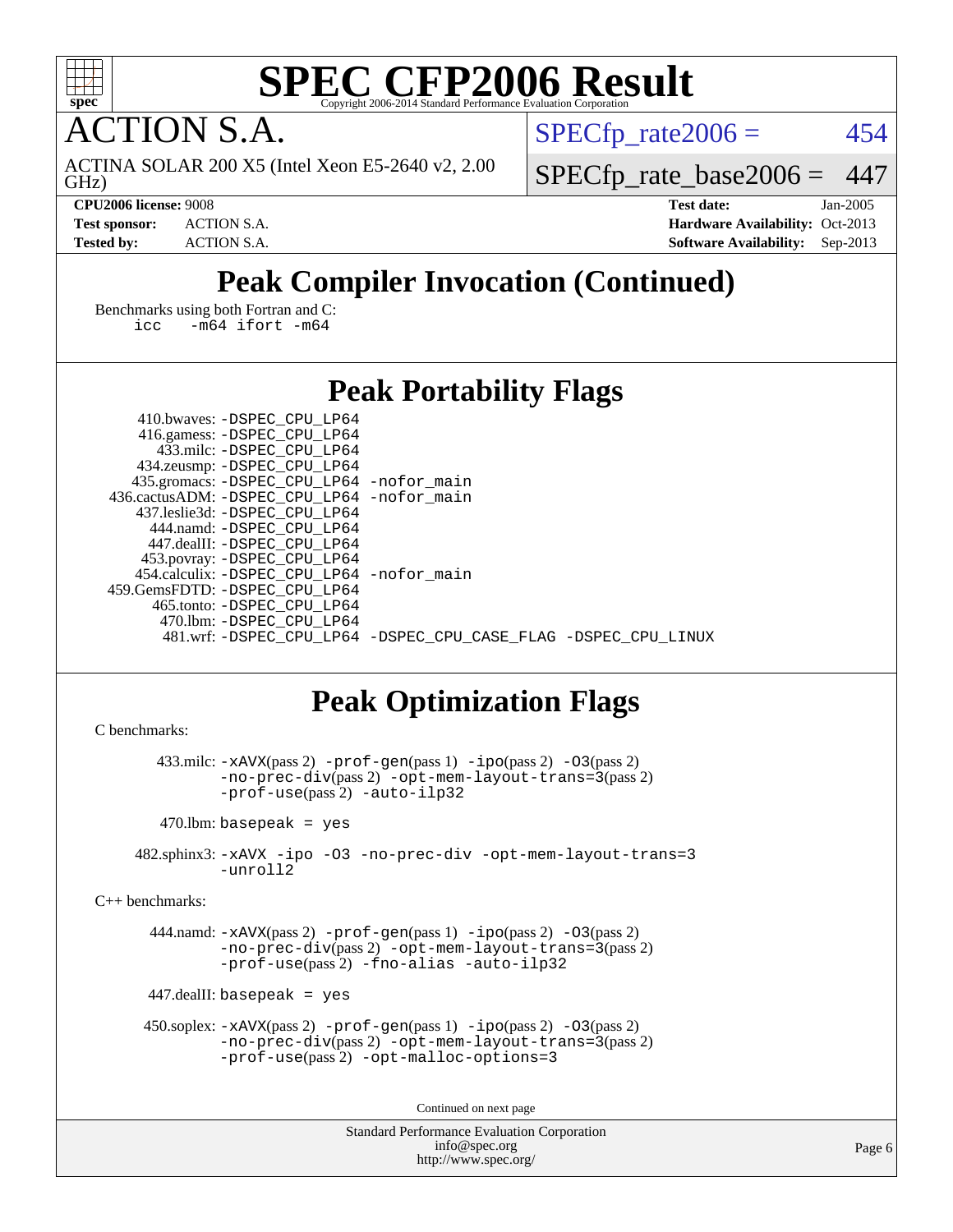

**CTION S.A.** 

 $SPECTp_rate2006 = 454$ 

GHz) ACTINA SOLAR 200 X5 (Intel Xeon E5-2640 v2, 2.00

[SPECfp\\_rate\\_base2006 =](http://www.spec.org/auto/cpu2006/Docs/result-fields.html#SPECfpratebase2006) 447

**[CPU2006 license:](http://www.spec.org/auto/cpu2006/Docs/result-fields.html#CPU2006license)** 9008 **[Test date:](http://www.spec.org/auto/cpu2006/Docs/result-fields.html#Testdate)** Jan-2005 **[Test sponsor:](http://www.spec.org/auto/cpu2006/Docs/result-fields.html#Testsponsor)** ACTION S.A. **[Hardware Availability:](http://www.spec.org/auto/cpu2006/Docs/result-fields.html#HardwareAvailability)** Oct-2013 **[Tested by:](http://www.spec.org/auto/cpu2006/Docs/result-fields.html#Testedby)** ACTION S.A. **[Software Availability:](http://www.spec.org/auto/cpu2006/Docs/result-fields.html#SoftwareAvailability)** Sep-2013

## **[Peak Optimization Flags \(Continued\)](http://www.spec.org/auto/cpu2006/Docs/result-fields.html#PeakOptimizationFlags)**

|                                      | 453.povray: $-xAvx(pass 2)$ -prof-gen(pass 1) -ipo(pass 2) -03(pass 2)<br>$-no\text{-prec-div}(pass 2)$ -opt-mem-layout-trans=3(pass 2)<br>-prof-use(pass 2) -unroll4 -ansi-alias               |
|--------------------------------------|-------------------------------------------------------------------------------------------------------------------------------------------------------------------------------------------------|
| Fortran benchmarks:                  |                                                                                                                                                                                                 |
|                                      | $410.bwaves: basepeak = yes$                                                                                                                                                                    |
|                                      | 416.gamess: $-x$ AVX(pass 2) $-prof-gen(pass 1) -ipo(pass 2) -O3(pass 2)$<br>-no-prec-div(pass 2) -prof-use(pass 2) -unroll2<br>-inline-level=0 -scalar-rep-                                    |
|                                      | $434$ .zeusmp: basepeak = yes                                                                                                                                                                   |
|                                      | 437.leslie3d: -xAVX -ipo -03 -no-prec-div -opt-prefetch                                                                                                                                         |
| $459.GemsFDTD:$ basepeak = yes       |                                                                                                                                                                                                 |
|                                      | $465$ .tonto: $-xAUX(pass 2)$ -prof-gen(pass 1) -ipo(pass 2) -03(pass 2)<br>$-no\text{-prec-div}(pass 2)$ $-prof\text{-use}(pass 2)$ $-unroll4$ $-auto$<br>-inline-calloc -opt-malloc-options=3 |
| Benchmarks using both Fortran and C: |                                                                                                                                                                                                 |
|                                      | 435.gromacs: $-xAUX(pass 2)$ -prof-gen(pass 1) -ipo(pass 2) -03(pass 2)<br>$-no\text{-prec-div}(pass 2)$ -opt-mem-layout-trans=3(pass 2)<br>-prof-use(pass 2) -opt-prefetch -auto-ilp32         |
| $436.cactusADM: basepeak = yes$      |                                                                                                                                                                                                 |
|                                      | $454$ .calculix: basepeak = yes                                                                                                                                                                 |
|                                      | $481 \text{.wrf: } -x \text{AVX}$ $-i \text{po}$ $-03$ $-n \text{o-prec-div}$ $- \text{auto-ilp32}$                                                                                             |
|                                      |                                                                                                                                                                                                 |

The flags files that were used to format this result can be browsed at <http://www.spec.org/cpu2006/flags/Intel-ic14.0-official-linux64.20140128.html> <http://www.spec.org/cpu2006/flags/ACTION.SA-Platform-Flags-RevB-apr-2014-For-Intel-Platform.html>

You can also download the XML flags sources by saving the following links: <http://www.spec.org/cpu2006/flags/Intel-ic14.0-official-linux64.20140128.xml> <http://www.spec.org/cpu2006/flags/ACTION.SA-Platform-Flags-RevB-apr-2014-For-Intel-Platform.xml>